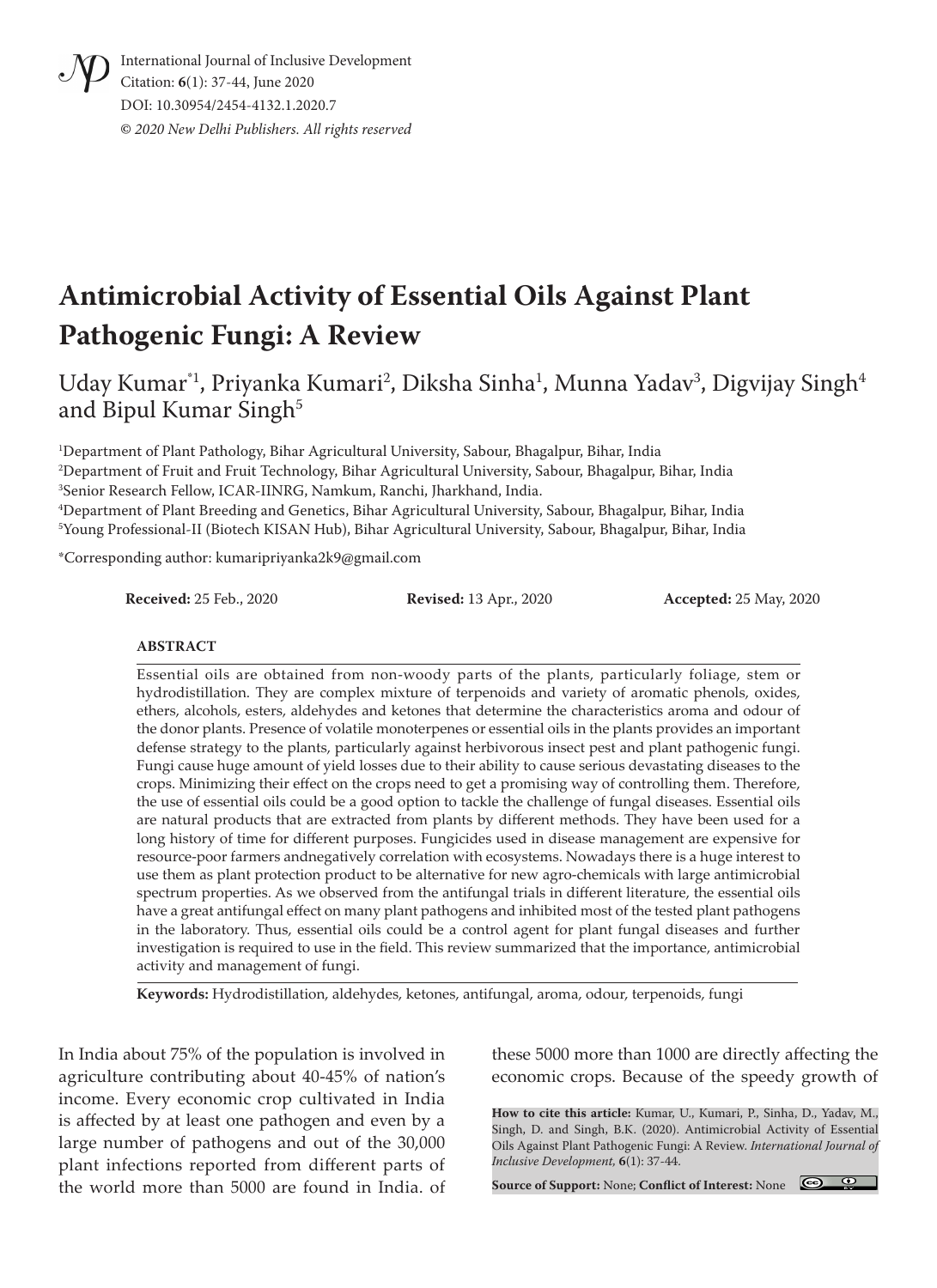the world population, there is a growing demand for food, so it is necessary to tackle the challenges of food production including plants diseases. The plant disorders caused by fungi are the most devastating diseases in the agricultural farms, which causes huge losses to the yields of crops. In addition to that, there are many other significantly diseases caused by fungi, bacteria, virus, nematodes and phytoplasma to the plant. Management of plant diseases to decrease their effect are in urgent needs. Crop rotation, use of disease-free seeds, resistant varieties are among the control practices of plant diseases. Although chemical control measures are other important means to prevent plant diseases, their negative impact on the environment when it is used inappropriately made them unwelcomed all the time. When higher doses of chemicals are applied to the resistant varieties, it increases the level of toxic residues in the product (Daferera *et al.* 2003). Other disadvantages of intensive use of chemicals are the development of resistant strains of the target pathogen (Pasche *et al.* 2004). Nowadays it is known that there are various natural products from plants like essential oils those have the ability to suppress the growth of plant pathogens and reduce disease development, while they are safe to the environment and convenient as integrated pest management (Bowers and Locke, 2004). It can be said that EOs are non-phytotoxic in nature and safe for consumers. For seeking of economic and environmental sustainability, the use of products like essential oils over other chemicals has its own great value.

Essential oils are plant-based products that have potential use of different important matters of life. They are extracted from parts of the plant like leaves, flowers, roots, stems etc. In centuries, the people used them as a flavoring agent, aromatic requirements and medicinal purposes. Nearly 3000 EOs are known currently in which 300 of them are used in the flavoring and fragrance market (Burt, 2004). EOs contain multiple compounds that make their chemical, physical and biological properties (Regnault Roger, *et al.* 2012). It is believed that the EOs with good antifungal activity have phenolic or aromatic components in their chemical composition (Burt, 2004). Plants secrete these secondary metabolites to defend themselves against pest organisms (Amri, 2017). Thus, their antimicrobial and insecticidal activities are unnegligible. Previous researches mentioned that EOs could be a solution for plant pathogenic fungi and food associated fungi (Sitara *et al.* 2011; Parveen *et al.* 2010).

#### **Crop Protection by Chemical Methods**

Important fungal diseases occurring in various types of crops cultivated in India with their characteristics, estimated economic impacts and control measures are presented in table 1. It is estimated that plant diseases alone cause monetary losses of worth ₹1560 crores annually (K T. Chand report). Methods used to control plant diseases varies according to the host plant, the kind of pathogen, the extent of their interaction and other environmental factors (Dale Walters, 2009). These methods can be generalized

| <b>Sl. No.</b> | <b>Crops &amp; Diseases</b> | Pathogens                   | Infected parts                                     | Significance                                            |
|----------------|-----------------------------|-----------------------------|----------------------------------------------------|---------------------------------------------------------|
|                | Rice, Blast of rice         | Pyricularia oryzae          | Leaf collar, culm, culm nodes,<br>and panicle neck | In India, more than 266,000<br>tons of rice were lost 8 |
| $\overline{2}$ | Wheat, Leaf rust            | Puccinia recondita          | Leaves and stalks                                  | Million tons of wheat is<br>damaged due to rusts only   |
| 3              | Sugar cane, Red rot         | Colletotrichum falcatum     | Leaves, whole cane                                 | Epidemic fashion in India                               |
| 4              | Mango, Anthracnos           | Colletotrzchum gleosporzdes | Leaves, twigs, fruits                              | Common in the states of<br>Punjab and Uttar Pradesh     |
| 5              | Banana                      | Fusarium oxysporum          | Leaves                                             | Economic loss                                           |
| 6              | Ginger, Soft rot            | Pythium aphanidermatum      | Leaves, rhizomes                                   | Prevalent in south India                                |
| 7              | Turmeric Rot                | Pythium graminicolum        | Leaves, roots rhizomes                             | South India                                             |
| 8              | Cotton wilt                 | Fusarium oxysponum          | Seedlings                                          |                                                         |
| 9              | Coffee Rust                 | Hemilia vastatrix           | Leaves                                             | Loss                                                    |
| 10             | Tea Blister                 | Exopasidium vexans          | Leaves and stems                                   | Darjeeling and Assam                                    |

**Table 1:** Important Fungal Diseases of Crops Cultivated in India [Booklet of K.T. Chandy]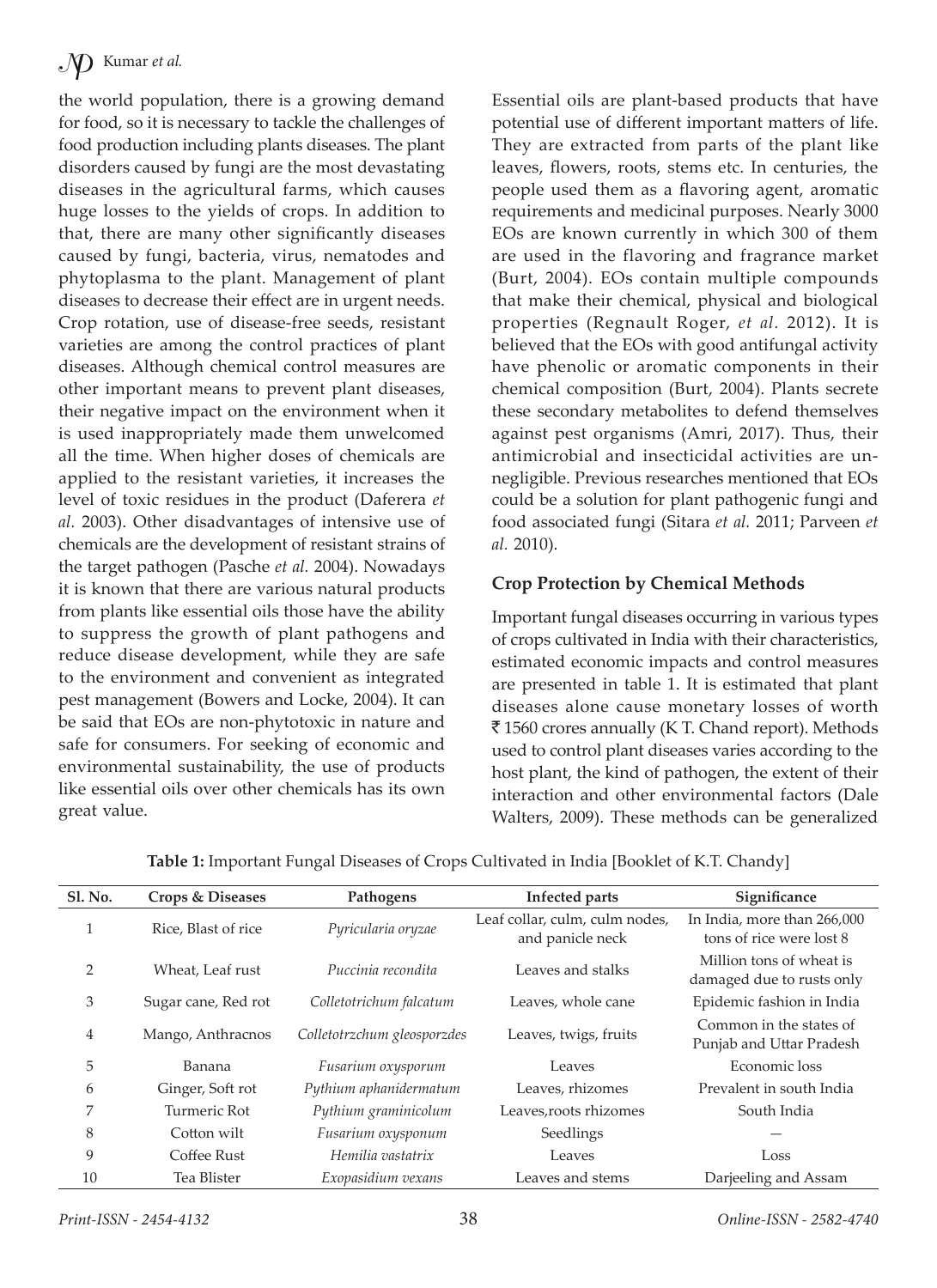into three namely cultural methods, methods using host plant resistance and chemical methods (Dale Walters, 2009). Cultural control method considered as the foundation of crop protection includes host eradication, crop rotation, sanitation, irrigation, tillage and improving growth condition (Dale Walters, 2009). Host plant resistance is defined as the collectable, heritable characteristics by which a plant species diminish the possibility of exploitation of that plant as a host by a pest or pathogen. (Dent, 1995). Use of resistant cultivars is one of the humblest and most convenient method of crop protection.

The control of crop diseases by chemical methods has a long history of more than a century [U. Gisi, 2009]. It extends from the first fungicide sulphur [http://www.melpat.com.au/documents/ TechNote\_SulphurAsAFungicide\_001.pdf] used against powdery mildew in grapes to the latest arrival named 'Emerald' (Boscalid, an Anilide) labeled for turf grass diseases like dollar spot and bentgrass dead spot (http://buckeyeturf. osu.edu/). Chemical agents especially fungicides belonging to the categories of Benzimidazoles, Cadmium Compounds, Carbamic Acid Derivates, Copper Compounds, Halogenated Benzenes, Organomercury Compounds and Phthalimides have become an integral part of the crop production in many parts of the world resulting in increased yield and income (U. Gisi, 2009). But later numerous environmental and ecological problems aroused by the over usage of fungicides (Hung-Chang Huang*et al.,* 2009). For example, Methyl bromide, the effective soil fumigant for control of nematodes, fungi, insects and weeds in more than 100 crops worldwide had been later recognized as Class 1 stratospheric ozone depletory (W.M.O, 2003).

Many synthetic fungicides were found to generate side effects in nontarget organisms especially in soil affecting cell membrane components, protein synthesis, signal transduction, respiration, cell mitosis, and nucleic acid synthesis (Chao Yang *et al.* 2011). They are also found affecting earthworms which are the most important members of the soil profiling (Clive A. *et al.* 1992). Residues of fungicides have been found on food for human consumption, mostly from postharvest treatments (G.T Brook, 1999). Regular use of fungicides was realized as a serious menace to the environment, particularly

when the residues persist in the soil or migrate to enter waterways to affect both terrestrial and aquatic ecosystems. For instance, long term use of copperbased fungicides results in the accumulation of copper in the soil which would adversely influence soil micro-organisms and long-term fertility of the soil (Wightwick *et al.* 2010) of some of the commonly used fungicides. A large number of fungicides had been reported for their adverse effects on domestic animals, wildlife, birds, honey bees, fish and aquatic invertebrates which is a serious issue as there is no specific treatment for fungicides poisoning in domesticated animals and humans (Hasan and Oruc, 2010). Above all the development or evolution of resistance in target organisms against fungicides pose a severe problem in agriculture, ecology and in all related fields (CABI, 2012). All the above discussed issues speed up the research for developing new antifungal agents which are cheap, devoid of side effects to non-targets and above all eco-friendly and green. Besides providing flavor and fragrance plant essential oils readily offer themselves as one of the best alternatives in this regard (Hammer and Carson, 2010).

### **Essential Oils Extraction Methods from Plants**

There are several techniques used for essential oil handling from plant raw materials (Wang and Weller, 2006). Hydro distillation, steam distillation, solvent extraction, cold pressing, and microwave abetted hydro-distillation are the most commonly used methods of EOs isolation. Most of in vitro applications in the antifungal trials of essential oils that are going to be displayed here indicate that hydro-distillation method using Clevenger apparatus is a very common method of essential oil handling.

#### **Essential Oil's Mechanism of Action**

Factors that affect the activity of essential oils are their composition, functional groups present in their active components, and their synergistic interactions (Dorman and Deans, 2000). The antimicrobial mechanisms of action by the EOs vary in the type of the EOs and the strain of the microorganism used (Chouhan *et al.* 2017). Although the mechanisms that made essential oils effective as an antimicrobial agent are not fully known, there are numerous planned possible mechanisms. Researches revealed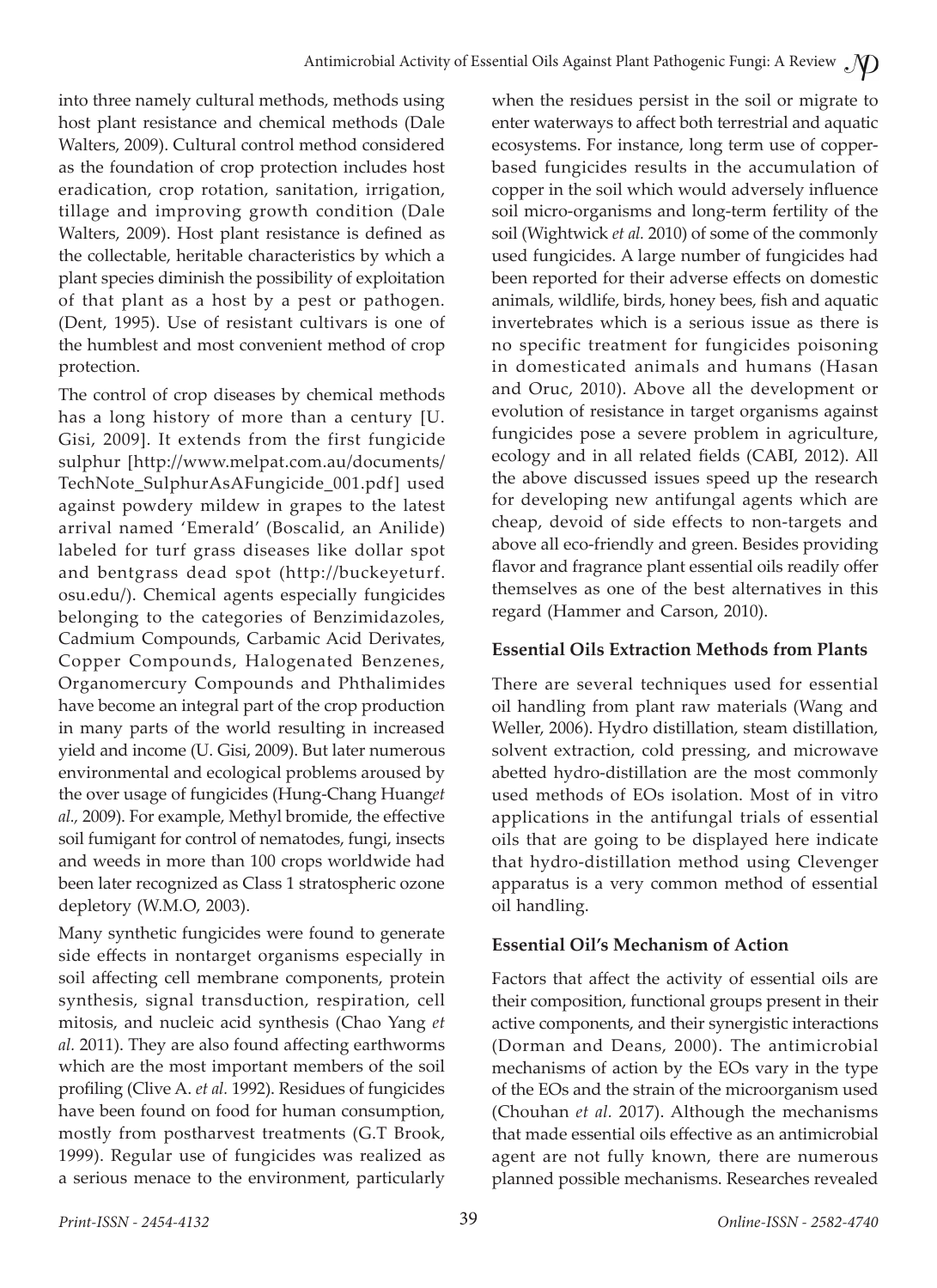that accumulation of the essential oils in the cell, effect of cell permeability, disruption of major organelle membranes, alteration of the general morphology, (Hua *et al.* 2017; Bajpai *et al.* 2013; Tian *et al*. 2012), which causes leakage and death of the cell of the organism are the mechanism of action by the EOs. Concerning the antifungal activity particularly, their mechanism of action seems to involve penetration through cell walls and direct damage to both cytoplasmic and mitochondrial membranes (Bakkali *et al.* 2008). This causes changes in permeability which leads to leakage and finally results in the death of the cell (Bakkali *et al.* 2008). Iscan *et al.* (2016), reported extensive fungal cell wall and damage of cytoplasmic membrane after application of thymoquinone; a major component of the essential oil of black cumin seed. EOs could affect spore germination, germ tube elongation and inhibit the growth of fungal mycelia (Sivakumar, and Bautista-Baños, 2014). Formation of vacuole fusion in the cytoplasm, creation of numerous folding lomasomes, detachment of the plasma membrane from the cell wall and malformation of the fibrillary layers of the cell wall are the common alterations observed on the mycelia or fungal spores (da Cruzet *et al.* 2013).

#### **Characteristics and Potential of Essential Oils**

Essential oils are obtained from non-woody parts of the plants, particularly foliage, stem or hydrodistillation. They are complex mixture of terpenoids and variety of aromatic phenols, oxides, ethers, alcohols, esters, aldehydes and ketones that determine the characteristics aroma and odour of the donor plants. Presence of volatile monoterpenes or essential oils in the plants provides an important defense strategy to the plants, particularly against herbivorous insect pest and plant pathogenic fungi (Langenheim, 1994). Biologically, active essential oils represent a rich source of an alternative and perhaps, environmental more acceptable disease compounds. With a broad spectrum, safe antimicrobial action with significant economic and ecological benefits. These are natural fungicidal plant volatiles; numerous opportunities exist to explore their usefulness in controlling plant disease. The practical use of natural compounds as control agents is receiving increased attention and this is partly due to their nontoxicity and biodegradability

(Mason *et al.* 1996). Volatile compounds from plants, especially essential oils have been demonstrated to possess potent antifungal, antibacterial, insecticidal and nematocidal activity (Amvam Zollo *et al.*1998; Isman *et al*. 1999; Nguefack *et al*. 2005; Nguefack *et al.* 2007; Oka *et al.* 2000). Nevertheless, the use of essential oils as seed treatments for controlling seed-borne disease infection is promising (Adegoke *et al.* 1996; Montes-Belmont *et al.* 1998). Antifungal compounds present in the essential oil of *P. graveolens* include *citronellol*, *geraniol, citronellyl* formate and linalool (Ana *et al.* 2014). α-citral, z-citral, limonene, caryophyllene, cerenl acetate, geraniol and citral are the main components of *C. citratus* oil (Farhang *et al.* 2013). The antifungal action of palmarosa oil is mainly attributed to its geraniol content. In addition to geraniol, geranyl acetate, linalool and β-carboxyphyllene have also been reported to possess antifungal activity (Anjali *et al.* 2003).

Mysore *et al.* (2014) found that the completely inhibition growth by using EOs when they tested the antifungal activity of cinnamaldehyde, eugenol, peppermint and clove EOs and their combinations against species of *Aspergillus, Fusarium, Penicillium* and *Rhizopus* in *in vitro* and tomato fruit system (*In vivo*) at or below 0.6% level (*In vitro*) and 80 μL (in Tomato fruit) of EOs except peppermint oil. In a research done by Kordali *et al.* (2016), they found essential oils from fruits of four genotypes of *Myrtuscommunis* became very effective against nineteen plant pathogenic fungi and their antifungal effect was higher than benomyl; well-known commercial fungicide. Most of the laboratory experiments show the ability of essential oils to stop the growth of the pathogenic fungi, where some of them reveal fungicidal and some other fungi-static effect. The ability of the essential oil to act as fungicide or fungi-stat is dependent on its active compounds. As the intentions towards the use of essential oils as plant protection products increased the researches in this subject increased. Some of the studies that relate antifungal activities of the essential oils with their references are listed in the table below.

#### **Other Factors Affecting the Interaction of Components**

There are limited number of studies on the effects of the test medium physical and chemical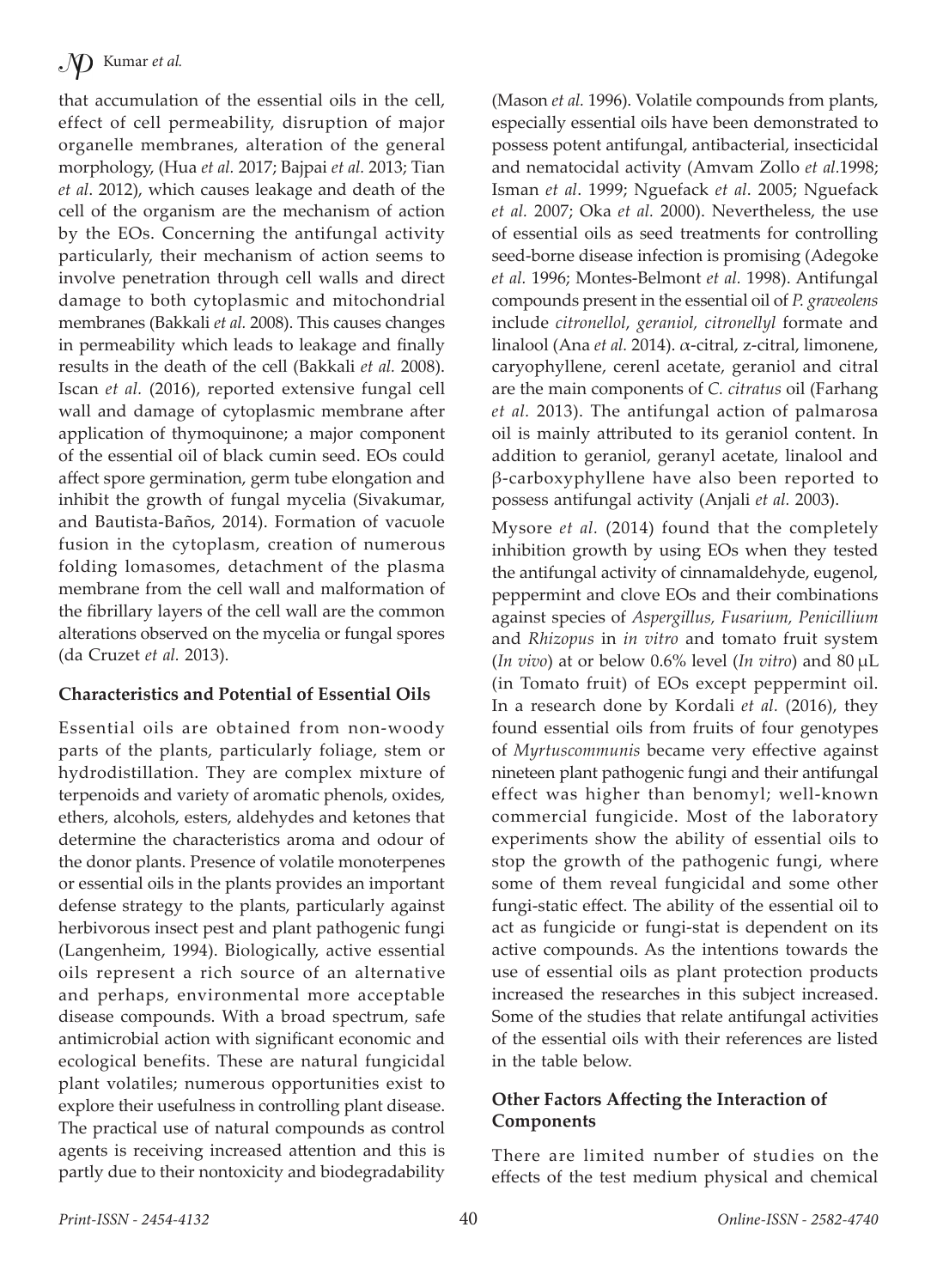| Sl. No.        | <b>Essential oils or plant species</b><br>extracted from them                                                                        | Inhibited fungi                                                                                                                                                                                                                                                                                                                                         | Mode of<br>study        | References                        |
|----------------|--------------------------------------------------------------------------------------------------------------------------------------|---------------------------------------------------------------------------------------------------------------------------------------------------------------------------------------------------------------------------------------------------------------------------------------------------------------------------------------------------------|-------------------------|-----------------------------------|
| $\mathbf{1}$   | Carnation, Caraway, Thyme oils                                                                                                       | Altenaria solani                                                                                                                                                                                                                                                                                                                                        | In vitro and<br>In vivo | El-Mougy, 2009                    |
| $\overline{2}$ | Eucalyptus staigeriana, Eucalyptus<br>globulus, Cinnamomum camphora                                                                  | Alternaria solani                                                                                                                                                                                                                                                                                                                                       | In vivo                 | In vitro and Tomazoni et al. 2017 |
| 3              | Origanum vulgare L. ssp. hirtum)<br>Thymus vulgaris L. Citrus<br>limon L.                                                            | Botrytis cinerea, Penicillium italicum<br>P. digitatum                                                                                                                                                                                                                                                                                                  | In vitro and<br>In vivo | Vitoratos et al. 2013             |
| 4              | Cestrum nocturnum L.                                                                                                                 | Colletotrichum capsici, Fusarium oxysporum,<br>Fusarium solani, Phytophthora capsici, Rhizoctonia<br>solani, Sclerotinia sclerotiorum                                                                                                                                                                                                                   | In vitro and<br>In vivo | Al-Reza et al. 2009               |
| 5              | Thymus leptobotrys                                                                                                                   | Penicillium digitatum, Penicillium italicum,<br>Geotrichum candidum                                                                                                                                                                                                                                                                                     | In vitro                | Ameziane et al. 200               |
| 6              | Lippia alba (Mill.) N.E. Brown                                                                                                       | Alternaria solani Soraue                                                                                                                                                                                                                                                                                                                                | In vitro                | Tomazini et al. 2016              |
| 7              | Origanum onites L., Thymbra<br>spicata L., Lavandula stoechas L.<br>subsp. stoechas L., Foeniculum<br>vulgare Mill. Laurus nobilis L | Alternaria alternata                                                                                                                                                                                                                                                                                                                                    | In vitro                | Soylu et al. 2015                 |
| 8              | Commiphora molmol                                                                                                                    | Aspergillus flavus, Cladosporium sp., Alternaria<br>alternata, Fusarium oxysporum<br>F. solani                                                                                                                                                                                                                                                          | In vitro                | Perveen et al. 2018               |
| 9              | Eucalyptus camaldulensis Dehnh.                                                                                                      | Fusarium solani, F. oxysporum, F. verticillioides<br>F. proliferatum, F. subglutinans                                                                                                                                                                                                                                                                   | In vitro                | Gakuubi et al. 2017               |
| 10             | Cironella oil, Camphor oil                                                                                                           | Aspergillus niger, Aspergillus flavus, Penicillium sp.                                                                                                                                                                                                                                                                                                  | In vitro                | Mahilrajan et al.<br>2014         |
| 11             | Pimpinella anisum, Chamomilla<br>recutita L., Thymus vulgaris,<br>Origanum vulgare L.                                                | Penicillium citrinum, Penicillium crustosum,<br>Penicillium expansum, Penicillium griseofulvum,<br>Penicillium brevicompactum                                                                                                                                                                                                                           | In vitro                | Felšöciová et al. 2015            |
| 12             | Aquilaria sinensis (Lour.) Gilg                                                                                                      | Lasiodiplodia theobromae, Fusarium oxysporum,<br>Candida albicans                                                                                                                                                                                                                                                                                       | In vitro                | Zheng et al. 2013                 |
| 13             | Vitexagnus castus L. Myrtus<br>communis L.                                                                                           | Myrtus communis L., Fusarium oxysporum f. sp.<br>radicis-lycopersici (Sacc.), Rhizoctonia solani J.G.<br>Kuhn., Sclerotinia sclerotiorum (Lib.) de Bary,<br>Verticillium dahliae Kleb.                                                                                                                                                                  |                         | Yilar et al. 2016                 |
| 14             | Origanum acutidens and its<br>components carvacrol, thymol<br>p-cymene                                                               | Alternaria alternate Alternaria solani, Botrytis<br>sp., Fusarium acuminatum, Fusarium culmorum,<br>Fusarium equiseti, Fusarium nivale, Fusarium<br>oxysporum, Fusarium sambucinum, Fusarium<br>semitectum, Fusarium solani, Monilinia sp.,<br>Pythium ultimum, Phytophthora capsici, Rhizoctonia<br>solani, Sclerotinia minor, Verticillium dahliae    | In vitro                | Kordali et al. 2008               |
| 15             | Nepeta meyeri                                                                                                                        | Alternaria solani, Fusarium verticilloides, Fusarium<br>semitectum, Fusarium culmorum, Fusarium<br>proliferatum, Fusarium graminearum, Fusarium<br>chlamydosporium, Fusarium sambucinum,<br>Fusarium scirpi, Fusarium equiseti, Nigrospora<br>oryzae, Phytophthora capsici, Phoma sp., Sclerotinia<br>sclerotiorum, Sclerotonia sp., Sclerotium rolfsii | In vitro                | Kordali et al. 2013               |
| 16             | Mentha spicata                                                                                                                       | Ascochyta rabiei                                                                                                                                                                                                                                                                                                                                        | In vitro                | Bayar et al. 2018                 |

| Table 2: Researches on Antifungal Activity of Essential Oil Against Different Plant Diseases |  |  |  |  |
|----------------------------------------------------------------------------------------------|--|--|--|--|
|----------------------------------------------------------------------------------------------|--|--|--|--|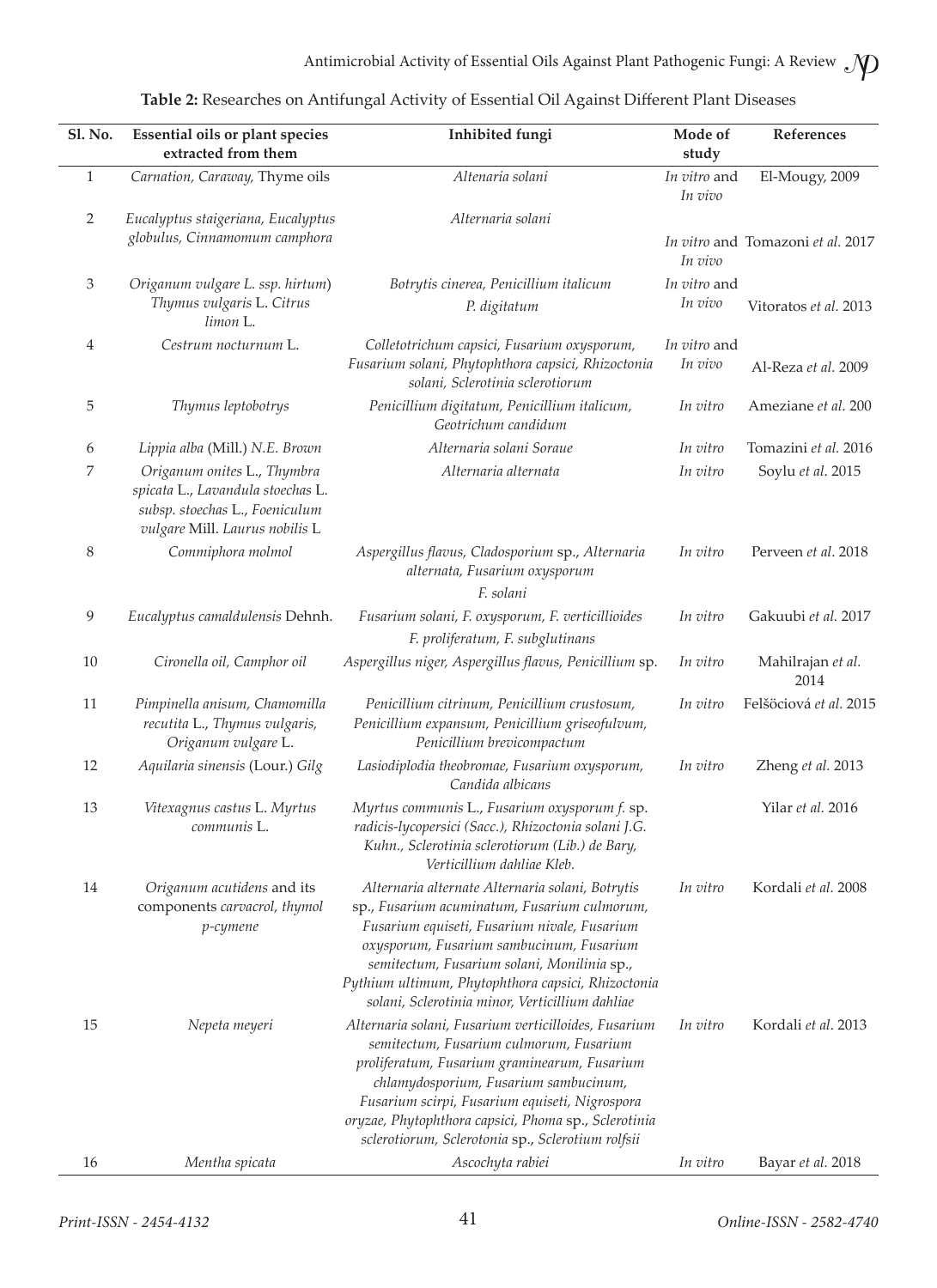parameters on the interaction between essential oil components and their antimicrobial activities. Physical (temperature) and chemical (sodium chloride) parameters were also found to modulate the antimicrobial responses of the mixtures. Sodium chloride was found to have antagonistic effects when combined with carvacrol and p-cymene against B. cereus. It was also observed that carvacrol and p-cymene worked synergistically, but this effect was reduced when sodium chloride was added  $(1.25 \text{ g/L})$ . It has been reported that the combination of cinnamon and clove EOs showed better antimicrobial activity in vapor phase than in liquid phase In the study of the combined effects of thymol, carvacrol and temperature on the quality of non-conventional poultry patties by using a simplex centroid mixture design, the best effects were obtained when the patties were mixed with both compounds and stored at low temperature 0 to  $3^{\circ}$ C.

## **CONCLUSION**

Essential oils are plant-based products that have a long history of use. They have promising action of antimicrobial and insecticidal effect. That is why EOs are used to test their activity by many researchers to see their potentiality for controlling fungal plant diseases. All the mentioned experiments in this review showed the high capability of the essential oils to act as antifungal agents. Their environmentally friendly characteristics make them interested by the researchers those exploring products that have desirable effects on the target organisms with no or less negative impact on the environment. The screening of oils as potential agents for plant disease control must be done on inoculated hosts. Certain phytopathogenic fungi grow well in the presence of various mineral oils, synthetic oils, and glyceride oils, yet these same oils control the diseases caused by the fungi. If oils are screened only against the pathogen in vitro, the results could lead to an erroneous conclusion that the oil will be ineffective, whereas, in fact, it may provide excellent disease control. Furthermore, a screening program should include oils that are relatively nonvolatile since this characteristic appears essential for the control of at least two diseases; banana leaf spot and septorial blight of celery. The classification of materials that control plant diseases generally reflects the mode of action

involved, e.g., fungicides, fungistats, bactericides, protectants, chemotherapeutants, and the like. None of these categories is strictly appropriate for oils because of the following: (a) an oil may have several modes of action even against one disease; (b) unlike conventional compounds for disease control, the physical properties of oils (nonvolatility and nonmiscibility in water) appear more important than their chemical properties; and (c) oils control certain diseases caused by fungi and several caused by viruses. Therefore, to provide a name for oils adequately describing their broad and complex effects, I prefer the term "antidisease agents." Therapeutic. Currently, EOs are used mostly for food preservation and reduction of postharvest losses but it's believed in the near future they will be used in a broad category in many fields as bioproducts to avoid the problems encountered by the use of chemicals.

#### **REFERENCES**

- Ameziane, N., Boubaker, H., Boudyach, H., Msanda, F., Jilal, A. and Ait Benaoumar, A. 2007. Antifungal activity of Moroccan plants against citrus fruit pathogens. *Agron. Sustain. Dev.,* **27**: 273–277.
- Amri, J.E., Badaoui, K.E. and Haloui, Z. 2017. The chemical composition and the antimicrobial properties of the essential oil extracted from the leaves of *Teucrium capitatum* L. *Asian J. Pharm. Clin. Res.,* **10**: 112-5.
- Bajpai, V.K., Sharma, A. and Baek, K.H. 2013. Antibacterial mode of action of *Cudrania tricuspidata* fruit essential oil, affecting membrane permeability and surface characteristics of food borne pathogens. *Food Control*, **32**: 582–590.
- Bakkali, F., Averbeck, S., Averbeck, D. and Idaomar, M. 2008. Biological Effects of Essential Oils-A Review. Food and *Chemical Toxicology,* **46**: 446-475.
- Bashir, U. and Tahira, J.J. 2012. Evaluation of *Eucalyptus camaldulensis* against *Fusarium solani*," *International Journal of Agriculture and Biology*, **14**(4): 675–677.
- Bayar, Y. 2018. Nohut Yanıklık Hastalığı [Ascochytarabiei (Pass) Labr.]'nın Farklıİzolatlarına Karşı Mentha spicata L. Uçucu Yağının Antifungal Aktivitesinin Belirlenmesi. *Türkiye Tarımsal Araştırmalar Dergisi,* **5**(2): 92-96.
- Bowers, J.H. and Locke, J.C. 2004. Effect of formulated plant extracts and oils on population density of *Phytophthora nicotianae* in soil and control of Phytophthora blight 9n the green house. *Plant Dis.,* **88**: 11-16.
- Brooks, G.T. and Roberts, T.R. 1999. *Pesticide Chemistry and Bioscience.* Published by the Royal Society of Chemistry.
- Burt, S. 2004. Essential oils: Their antibacterial properties and potential applications in foods-a review. *Int. J. Food Microbiol.,* **94**: 223-253.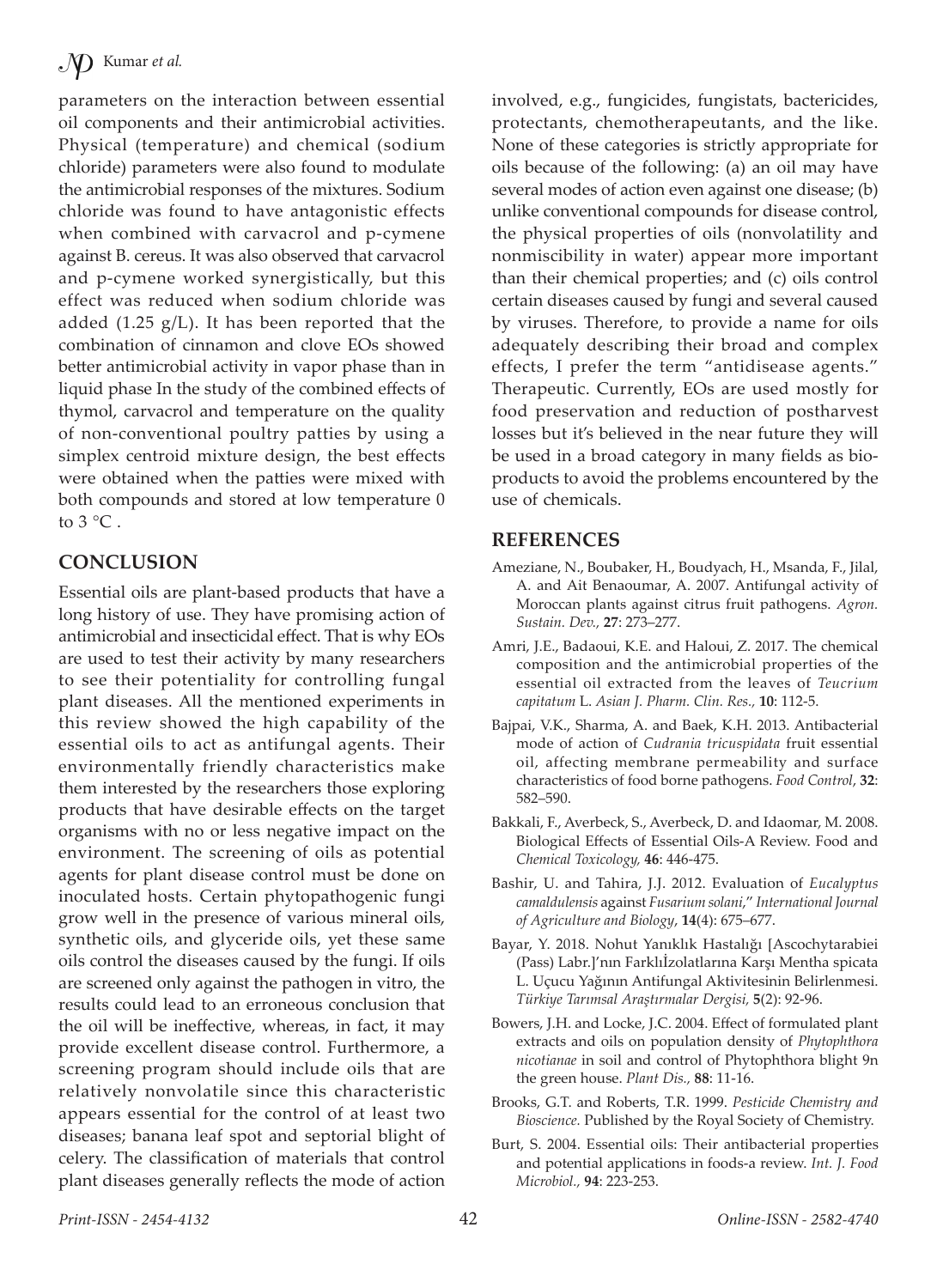- Chandy, T.K. Booklet No. 342, Plant Disease: Control: PDCS – 4, http://www.inseda.org
- Chao Yang, *et al.* 2017. *ISRN Ecology*, 2011 http://dx. doi. org/10.5402/ 2011/ 130289
- Chouhan, S., Sharma, K. and Guleria, S. 2017. Antimicrobial Activity of Some Essential Oils-Present Status and Future Perspectives. *Medicines.,* **4**: 58.
- Clive, A. 1992. Edwards and Patrick J. Bohlen, *Reviews of Environmental Contamination and Toxicology,* **125**: 23-99.
- Dent, D. 1995. *Integrated Pest Management*, Springer, pp-56.
- Da Cruz, C.L., Pinto, V.F. and Patriarca, A. 2013. Application of plant derived compounds to control fungal spoilage and mycotoxin production in foods. *Int. J. Food Microbiol.,* **166**: 1e14.
- Daferera, D.J., Ziogas, B.N. and Polissiou, M.G. 2003. The effectiveness of plant essential oils on the growth of *Botrytis cinerea, Fusarium sp*. and *Clavibacter michiganensis* subsp. *michiganensis*. *Crop Prot.,* **22**: 39-44.
- Dale Walters, 2009. *Disease Control in Crops: Biological and Environmentally-Friendly Approaches*, John Wiley & Sons, pp. 03.
- Dale Walters. 2009. *Disease Control in Crops: Biological and Environmentally-Friendly Approaches,* John Wiley & Sons, pp. 07.
- Dorman, H.J.D. and Deans, S.G. 2000. Antimicrobial agents from plants: Antibacterial activity of plant volatile oils. *J. Appl. Microbiol.,* **88**: 308-316.
- El-Mougy Nehal, S. 2009. Effect of some essential oils for limiting early blight (*Alternaria solani*) development in potato field. *Journal of Plant Protection Research,* **49**(1): 1.
- Felšöciová, S., Kačániová, M., Horská, E., Vukovič, N., Hleba, L., Petrová, J., Rovná, K., Stričík, M. and Hajduová, Z. 2015. Antifungal activity of essential oils against selected *Terverticillate penicillia. Ann. Agric. Environ. Med.,* **22**(1):38- 42.
- Gakuubi, M.M., Maina, A.W. and Wagacha, J.M. 2017. Antifungal Activity of Essential Oil of *Eucalyptus camaldulensis Dehnh.* against Selected *Fusarium* spp. International Journal of Microbiology, Article ID 8761610, 7pages.http://dx.doi.org/10.1155/2017/87616 10.
- Goñi, P., López, P., Sánchez, C., Gómez-Lus, R., Becerril, R. and Nerín, C. 2009. Antimicrobial activity in the vapour phase of a combination of cinnamon and clove essential oils. *Food Chem.,* **116**: 982-989.
- Gisi, U., Ilan Chet Maria Lodovica Gullino. 2009. *Recent Developments in Management of Plant Diseases*, (Google e-Book), Springer.
- Hammer, A.K.C.F. 2010. Carson in Chapter 11, *Lipids and Essential Oils as Antimicrobial Agents* edited by Halldor Thorma John Wiley & Sons.
- Hasan and Oruc. 2010. Fungicides and Their Effects on Animals, Fungicides, *Odile Carisse* (Ed.). http://www. intechopen.com/books/ fungicides/fungicides-andtheireffects-on-animals.200.

http://www.knowledgebank.irri.org.

- http://www.melpat.com.au/documents/ TechNote\_ SulphurAsAFungicide\_001.pdf
- Hua, Y., Zhang, J., Kong, W., Zhao, G. and Yang, M. 2017. Mechanisms of antifungal and anti-aflatoxigenic properties of essential oil derived from turmeric (*Curcuma longa* L.) on *Aspergillus flavus. Food Chem.,* **220**: 1–8.
- Hung-Chang Huang and Min-Tze Wu, 2009. Plant Pathology, *Bulletin,* **18**: 112.
- Iscan, G., Iscan, A. and Demirci, F. 2016. Anticandidal effects of thymoquinone: Mode of action determined by transmission electron microscopy (TEM). *Nat. Prod. Commun.,* **11**: 977–-978.
- Kalemba, D. and Kunicka, A. 2003. Antibacterial and antifungal properties of essential oils. *Curr. Med. Chem.,* **10**: 813-829.
- *Keith Brent in Fungicide Resistance in Crop Protection: Risk and Management* edited by Tarlochan S. Thindpp 1-13, CABI, 2012.
- Kordali, S., Cakir, A., Ozer, H., Cakmakci, R., Kesdek, M. and Mete, E. 2008, Antifungal, phytotoxic and insecticidal proporties of essential oil isolated from *Turkish Origanum acutidens* and its three components, carvacrol, thymol and p-cymene, *Bioresource Technology*, **99**: 8788-8795.
- Kordali, S., Usanmaz, A., Cakir, A., Cavasoğlu, A. and Ercisli, S. 2013. *In Vitro* Antifungal Effect of Essential Oils from Nepetameyeri Benth. *Egyptian Journal of Biological Pest Control*, **23**(2): 209-213.
- Mahilrajan, S., Nandakumar, J., Kailayalingam, R. and Manoharan, NA. 2014. Screening the antifungal activity of essential oils against decay fungi from palmyrah leaf handicrafts. *Biological Research*, pp. 1-5.
- Mastromatteo, M., Lucera, A., Milena, S. and Corbo, M.R. 2009. Combined effects of thymol, carvacrol and temperature on the quality of non-conventional poultry patties. *Meat Sci.,* **83**: 246-254.
- Mohammadi, S. and Aminifard, M.H. 2012. Effect of Essential Oils on Pos-tharvest Decay and Some Quality Factors of Peach (*Prunuspersica* var. Redhaven). *J. Biol. Environ. Sci.,* **6**(17): 147-153.
- Parveen, R., Azmi, A.M., Tariq, R.M., Mahmood, S.M., Hijazi, M., Mahmud, S. and Naqvi, S.N.H. 2010. Deterrmination of antifungal activity of *Cedrus deodora* root oil and its compounds against *Candida albicans* and *Aspergilus fumigatus*. *Pak. J. Bot.,* **42**(5): 3645-3649.
- Pasche, J.S., Wharam, C.M. and Gudmestad, N.C. 2004. Shift in sensitivity of *Alternaria solani* in response to QoI fungicides. *Plant Dis.,* **88**(2): 181-187.
- Perveen, K., Bokhari, N.A., Siddique, I.. and Rashid, S.A.I. 2018. Antifungal Activity of Essential Oil of Commiphoramolmol Oleo Gum Resin, *Journal of Essential Oil-Bearing Plants,* **21**(3): 667-673.
- Regnault-Roger, Vincent, C.C. and Arnason, J.T. 2012. Essential oils in insect control: Low-risk products in a highstakes world. *Annu. Rev. Entomol.,* **57**: 405-424.